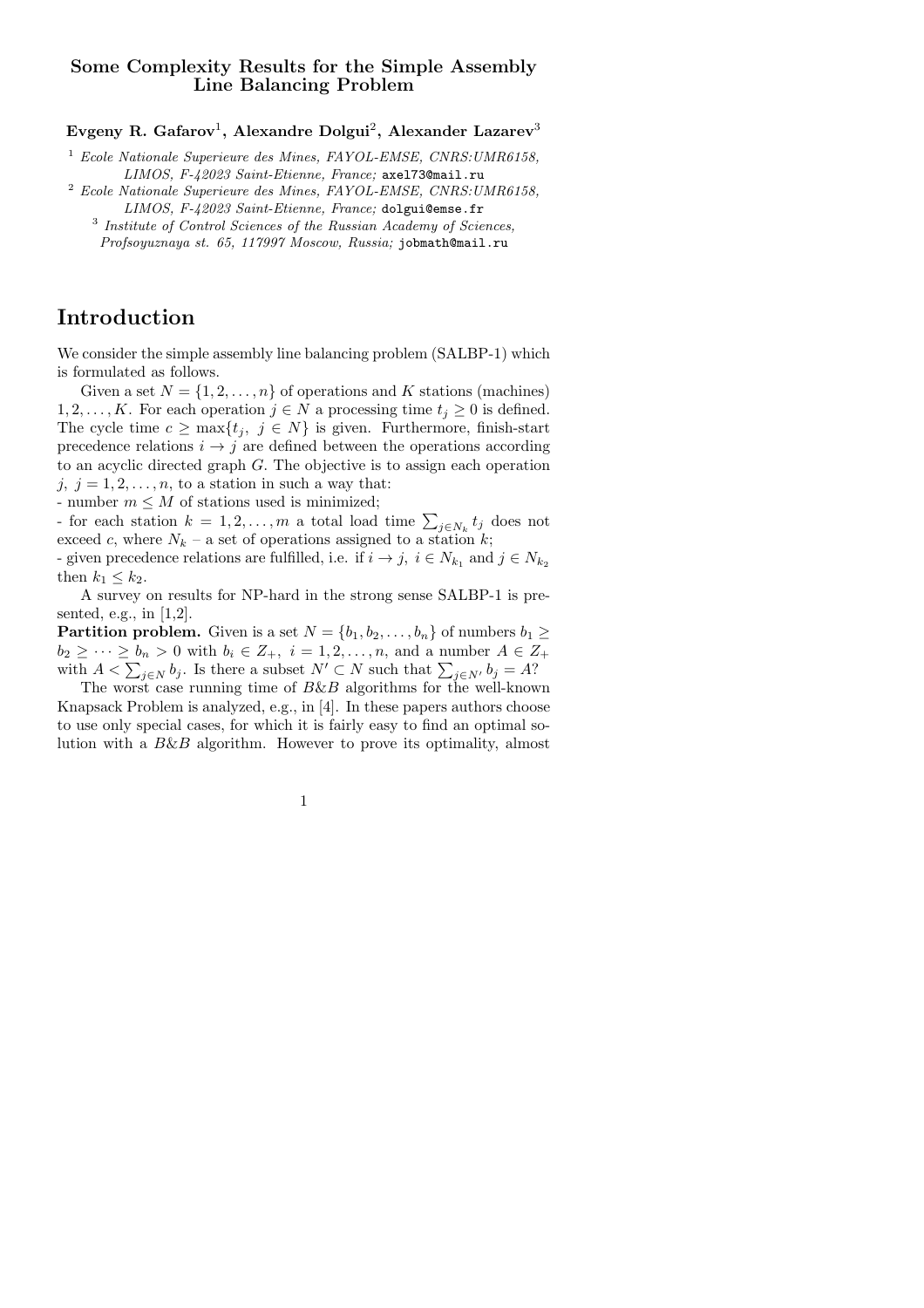all feasible solutions should be considered. We use a similar idea to construct a special case of SALBP-1 for which each  $B\&B$  algorithm with no matter what polynomial time computed Lower Bound has an exponential run time. This makes algorithms ineffective for instances with  $n > 60$ operations.

Modified instance of the Partition problem. Given is a set  $\overline{N}$  =  ${b_1, b_2, \ldots, b_{2n}}$  of numbers  $b_1 \ge b_2 \ge \cdots \ge b_{2n} > 0$  with  $b_i \in Z_+, i =$  $1, 2, \ldots, 2n$ , and a number  $A \in Z_+$  with  $A \langle \sum_{j \in \overline{N}} b_j \rangle$ . The numbers  $b_i, i = 1, 2, \ldots, 2n$  are denoted as follows:

$$
\bar{b}_{2n} = 1
$$
,  $\bar{b}_{2i} = 2 \cdot \sum_{j=i+1}^{n} \bar{b}_{2j-1}$ ,  $i = n-1 \dots, 1$ ,  $\bar{b}_{2i-1} = \bar{b}_{2i} + b_i$ ,  $i = n \dots, 1$ ,

where  $b_1, b_2, \ldots, b_n$  – numbers from the initial instance. Let  $\overline{A} = \sum_{i=1}^n \overline{b}_{2i} +$ A. Without lost of generality let us assume  $A = \frac{1}{2} \sum_{i=1}^{n} b_i$  and as consequence  $\overline{A} = \frac{1}{2} \sum_{i=1}^{2n} \overline{b}_i$ . The question is: "Is there a subset  $\overline{N}' \subset \overline{N}$ such that  $\sum_{j \in \overline{N}'} b_j = A^{\prime\prime}$ ? If for the initial instance of the Partition Problem the answer is "YES" (and the same answer has the modified instance) then  $\overline{N'}$  contains one and only one number  $\overline{b}^i$  from each pair  ${b_{2i-1}, b_{2i}}, i = 1, 2, \ldots, n$ . If the number  $b_i$  is included in the set N' then  $b_{2i-1}$  is included in N', otherwise the number  $b_{2i} \in N'$ .

In the special case of SALBP-1 there are 2n operations. Let  $w' =$  $\min\{w|10^w \geq 2\overline{A}\}\.$  Let us

$$
t_i = 10^{w'} + \overline{b}_i, \ i = 1, 2, \dots, 2n
$$

and  $c = \frac{1}{2} \sum_{i=1}^{2n} t_i$ . There are no precedence relations between operations.

It is obvious that if and only if for the modified instance of the Partition Problem the answer is "YES" then the minimal umber of stations  $m^* = 2$ , otherwise  $m^* = 3$ . As a consequence, if  $NP \neq P$ , there is no polynomial time computed Lower Bound with a relative error equal or less than  $\frac{3}{2}$ . That means, for any set of polynomial time computed Lower Bounds  ${LB_1, LB_2, \ldots, LB_X}$ , there is a modified instance of the Partition Problem with an answer "NO", for which  $LB_x = 2, i = 1, 2, ..., X$ , although  $m^* = 3$ . For the special case of SALBP-1, any feasible solution is optimal. However, to prove its optimality almost all feasible solutions must be considered.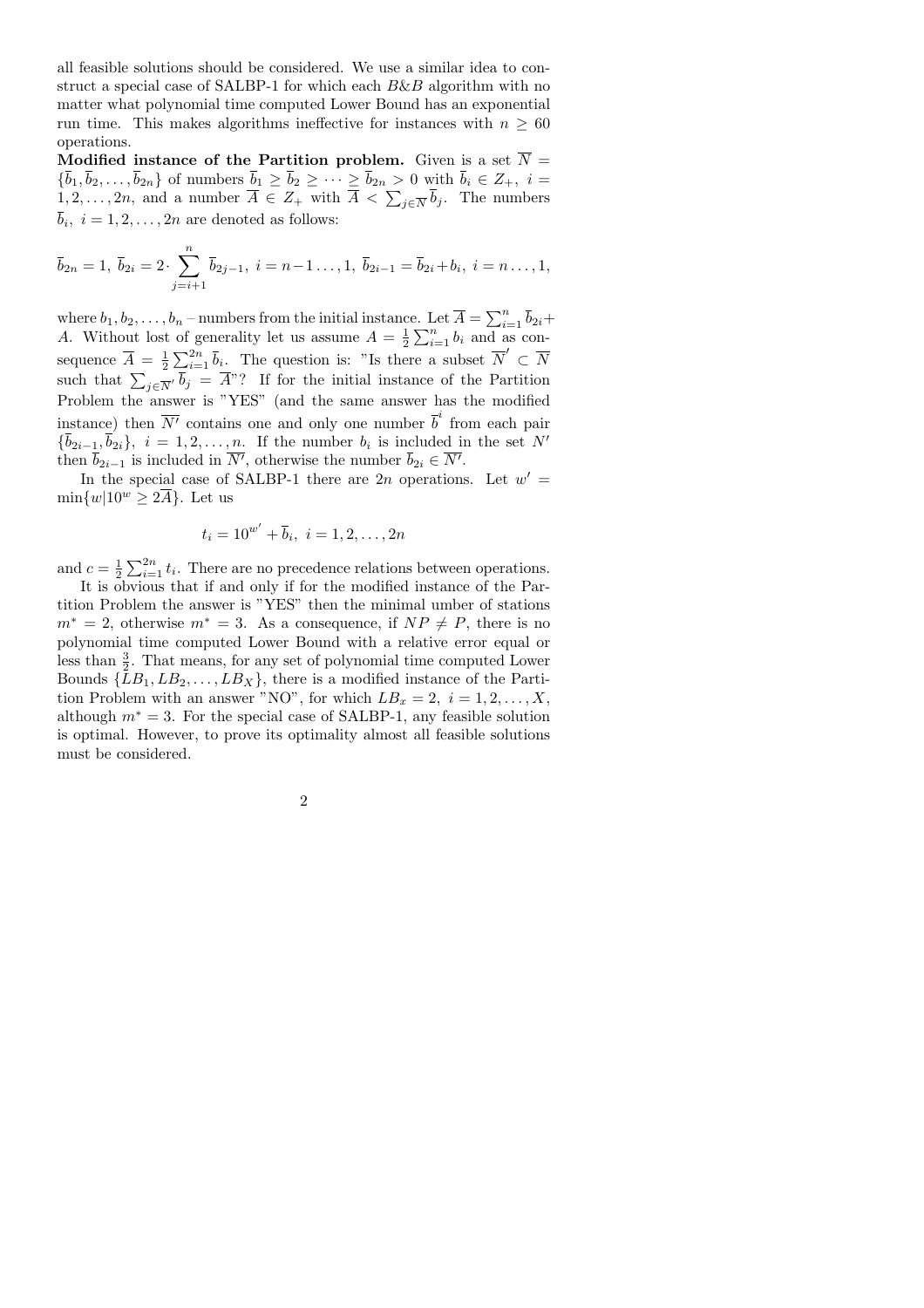Let us estimate the possible number of feasible solutions. On the first station there could be processed at least  $n-1$  operations. Thus, there are at least  $\binom{2n}{n-1}$  possible loads of the first station, i.e. the number of feasible  $n-1$ solutions which have to be considered is greater than  $\binom{2n}{n-1} = \frac{n+1}{n} \binom{2n}{n} \approx$  $\frac{n+1}{n} \cdot \frac{2^{2n}}{\sqrt{n\pi}}$ . To solve such the instance of SALBP-1 with  $2n = 60$  a computer must perform more than  $\frac{2^{60}}{10}$  operations. Let us assume that the fastest known computer performs  $2^{30}$  operations per second, or less than  $2^{47}$ operations per day. Then a run time of an algorithm will be more than  $\frac{2^{13}}{10}$  > 800 days! That means there are instances of SALBP-1 for which any B&B algorithm with polynomial time computed Lower Bounds has an unappropriate running time.

We can conclude the following. Despite the best known algorithm  $B\&B$  [3] solves all benchmark instances in less than 1 second per instance, known  $B\&B$  algorithms for SALBP-1 remain exponential and can not solve some instances with the size  $n > 60$  in an appropriate time. That is why we consider exact algorithms for the general case of the problem unpromising. Researchers can concentrate on special cases or on essentially new solution schemes.

## Maximization of Number of Stations

To propose an essentially new solution scheme for SALBP-1, it is necessary to investigate properties of optimal solutions. We can investigate not only properties of good solutions to try imitate their character but properties of poor solutions as well to avoid solutions with their aspects. Here, in contrast to standart SALBP-1, where the number of stations used should be minimized we consider an optimization problem with the opposite objective criteria, in other words the maximization of the number of stations. The investigation of a particular problem with the maximum criterion is an important theoretical task [5]. To make the maximization problem not trivial we assume that all stations (instead the last one) should be maximal loaded, i.e. for two stations  $m_1, m_2, m_1 < m_2$  there is no operation j assigned on the station  $m_2$  which can be assigned on station  $m_1$  without violation of precedence constraints or the feasibility's condition "total load time of the station does not exceed the cycle time". Denote the maximization problem by  $max - SALBP - 1$ .

Theorem 1. max-SALBP-1 is NP-hard in the strong sense (by reduction from the 3-Partition Problem).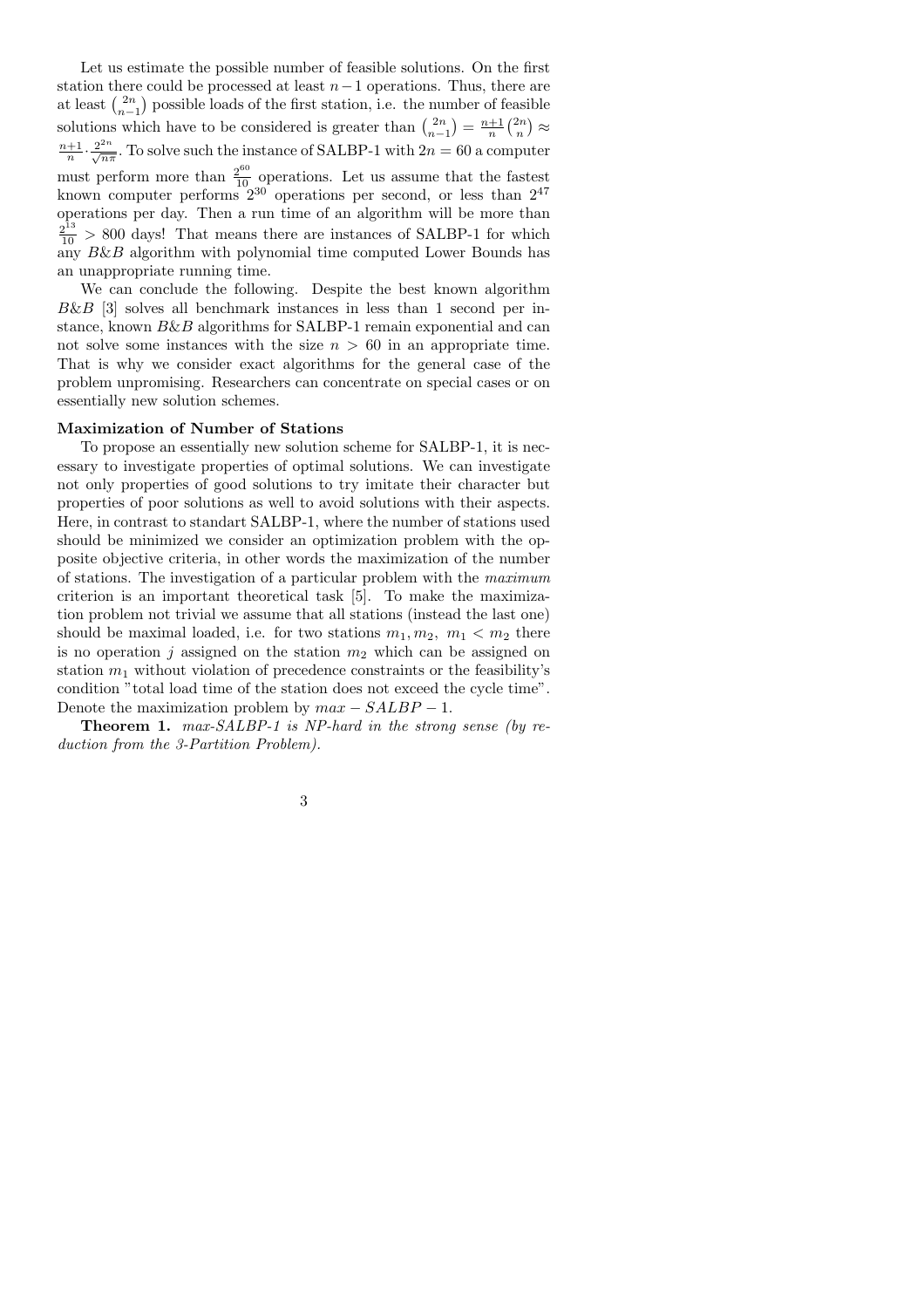Theorem 2. max-SALBP-1 is not approximated with an approximation ratio  $\leq \frac{3}{2}$  unlike  $P = NP$ .

An experimental study of maximal number of stations for benchmark instances published on http://www.assembly-line-balancing.de was done. The results show that the maximal founded deviation  $m^{max} - m^{min}$  does not exceed 20%.

#### Flat Graph of Precedence Relations

In [6] authors propose a transformation of graph G of precedence relations to planar one for the well-known Resource-Constrained Project Scheduling Problem. The same idea can be used for SALBP-1.

Theorem 3. For any instance of SALBP-1 with n operations and v precedence relations, there exists an analogous instance with a flat graph  $G'$  with n' operations and v' relations, where  $n + v \geq n' + v'$ .

We obtain an analogous instance from the original one by adding "dummy" operations (with  $t_j = 0$ ) and deleting all the unnecessary relations. According to the well-known Euler's Theorem,  $v' \leq 3n' - 6$  in such the planar graph.

The number of precedence relations influences running time and the theoretical complexity of solution algorithms. The number of precedence relations is estimated by different authors as  $O(n^2)$  (i.e, the "Order strength" on http://www.assembly-line-balancing.de is estimated according to the number  $n \cdot (n-1)$  of precedence relations). If we consider only instances with planar graphs then the number of relations is  $\leq 3n - 6$ , i.e.  $O(n)$ . So, the fact mentioned in Theorem 3 allows us to reduce the run time of algorithms (by reduction of unnecessary relations) and estimate the complexity exacter.

The authors were supported by the Russian Foundation for Basic Research (projects no. 11-08-01321, 11-08-13121).

### REFERENCES

- 1. E. Erel, S.C. Sarin, A survey of the assembly line balancing procedures, Production Planning and Control, 9, 414434 (1998).
- 2. A. Scholl, Balancing and Sequencing of Assembly Lines, Physica Verlag, A Springer-Verlag Company, 1999.
- 3. E.C. Sewell, S.H. Jacobson, A Branch, Bound and Remember Algorithm for the Simple Assembly Line Balancing Problem, INFORMS Journal on Computing, doi 10.1287/ijoc.1110.0462, 1–10 (2011)